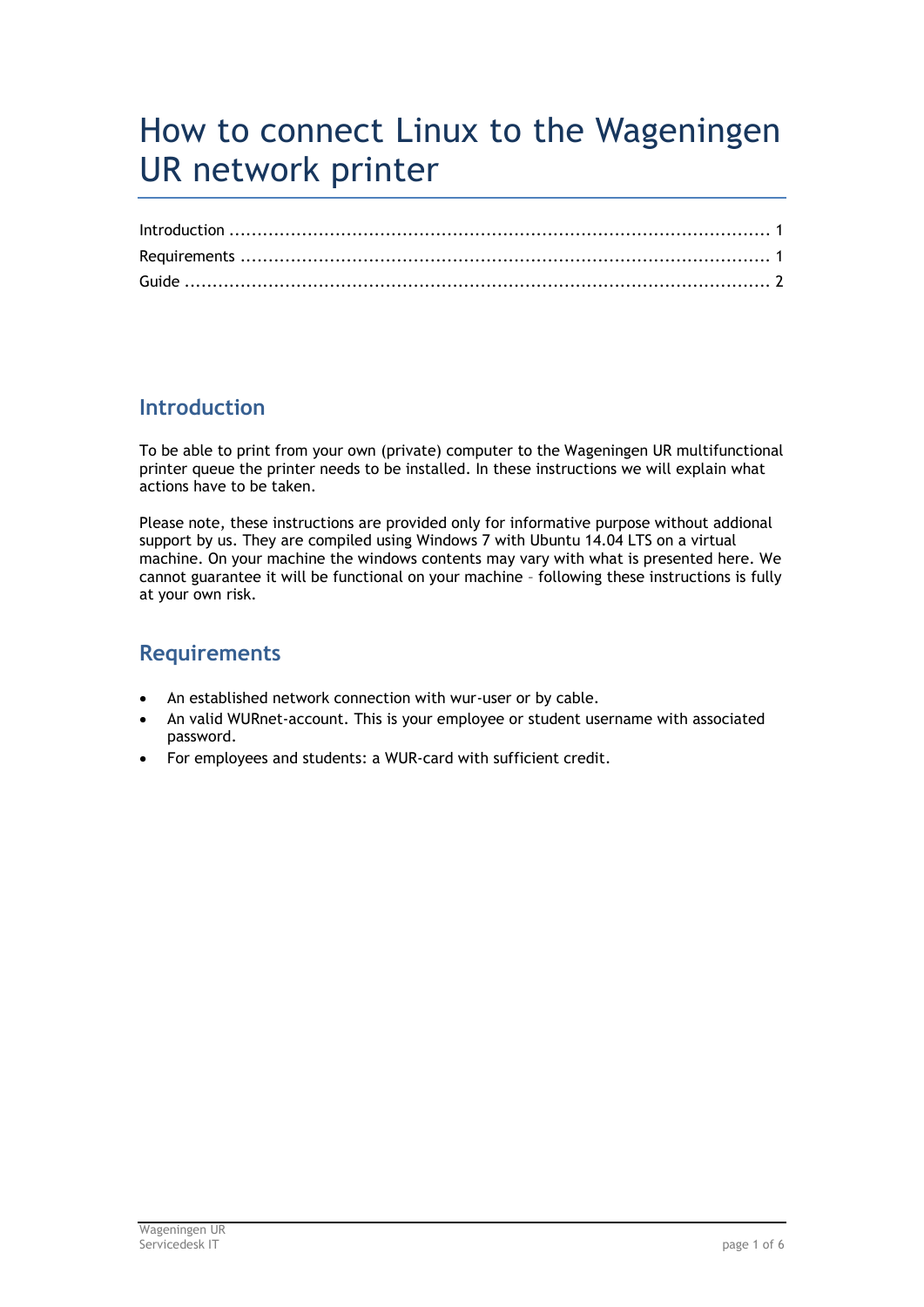### <span id="page-1-0"></span>**Guide**



Click the upper-right corner and search 'Printers'



#### Klik ADD



Select 'Windows Printer via SAMBA'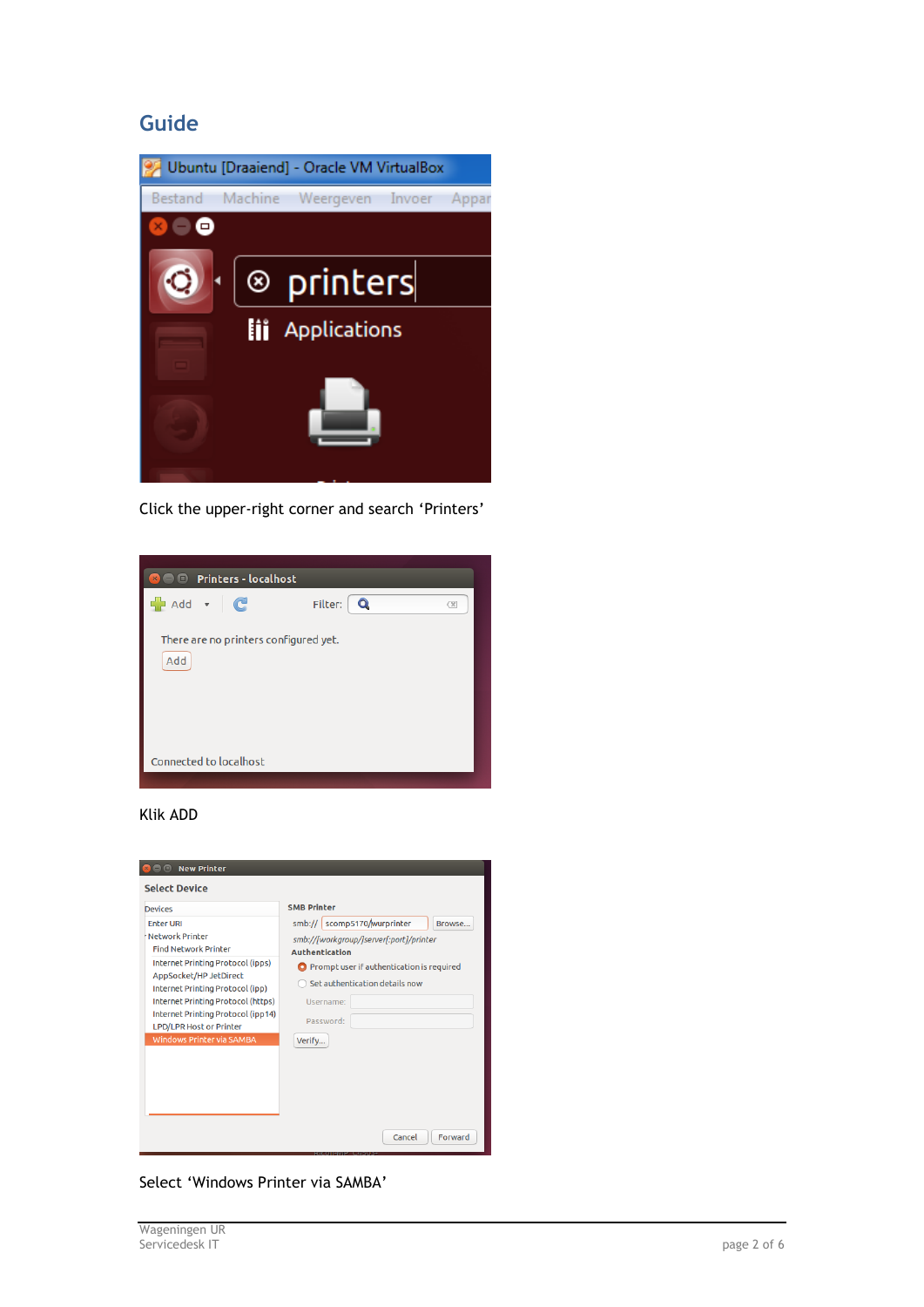Enter at smb:// **scomp5170/wurprinter** Mark 'Prompt user if authentication is required' Click 'Forward'

The PC will search for the driver, which is not present in Linux by default: obtain the driver from internet [\(http://www.openprinting.org/ppd-o-matic.php?driver=pxlcolor-](http://www.openprinting.org/ppd-o-matic.php?driver=pxlcolor-Ricoh&printer=Ricoh-MP_C4503&show=0)[Ricoh&printer=Ricoh-MP\\_C4503&show=0\)](http://www.openprinting.org/ppd-o-matic.php?driver=pxlcolor-Ricoh&printer=Ricoh-MP_C4503&show=0)

#### **Ricoh-MP\_C4503-Postscript-Ricoh.ppd**



Click 'Provide PPD' , browse to the file and click 'OPEN'

You may need to change the Tray-settings, but when we tried the default settings 'not installed' were functional. Click 'Forward'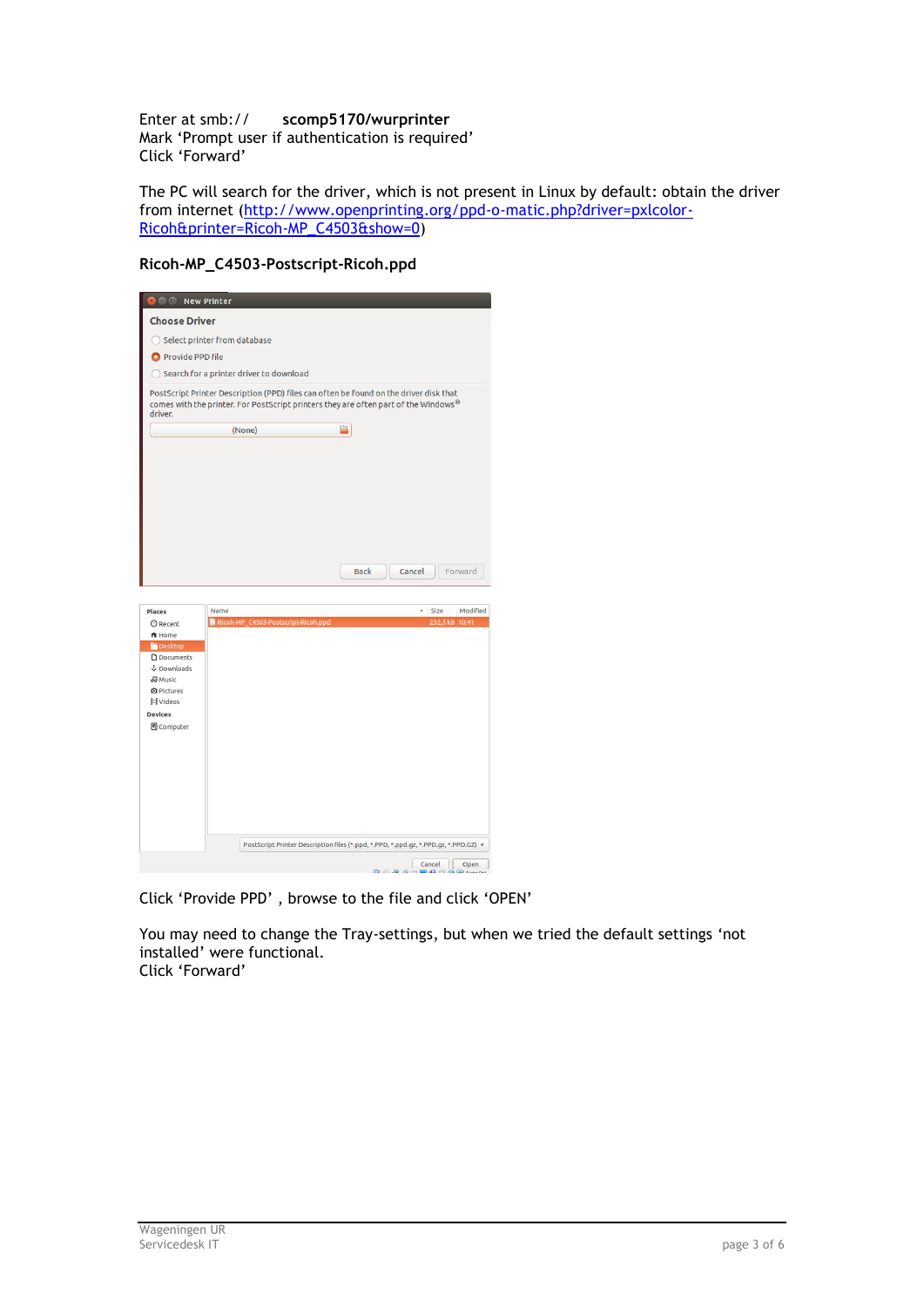| <b>Describe Printer</b>                                                                         |  |
|-------------------------------------------------------------------------------------------------|--|
| <b>Printer Name</b><br>Short name for this printer such as "laserjet"                           |  |
| Ricoh-MP-C4503                                                                                  |  |
| <b>Description</b> (optional)<br>Human-readable description such as "HP LaserJet with Duplexer" |  |
| Ricoh MP C4503                                                                                  |  |
| Location (optional)<br>Human-readable location such as "Lab 1"                                  |  |
|                                                                                                 |  |
|                                                                                                 |  |
|                                                                                                 |  |
|                                                                                                 |  |
|                                                                                                 |  |

Click 'Apply'



Select 'Print Test Page'

| $\Box$<br><b>Settings</b><br><b>Policies</b><br><b>Access Control</b>                          | Printer Properties - 'Ricoh-MP-C4503' on localhost<br><b>Settings</b><br>Ricoh MP C4503<br>Description:<br>Location:                                                                                                    |
|------------------------------------------------------------------------------------------------|-------------------------------------------------------------------------------------------------------------------------------------------------------------------------------------------------------------------------|
| Installable Options<br><b>Printer Options</b><br><b>Job Options</b><br><b>Ink/Toner Levels</b> | $\mathbf{x}$<br>Change<br><b>printer</b><br><b>Submitted</b><br>Change<br>Test page submitted as job 5<br>ed: NT STATUS ACCE<br>OK<br><b>Clean Print Heads</b><br><b>Print Self-Test Page</b><br><b>Print Test Page</b> |
|                                                                                                | Cancel<br>Apply<br>OK                                                                                                                                                                                                   |

Be aware: Its not functional yet: 'NT\_STATUS\_ACCESS\_DENIED' Return to the 'Properties' screen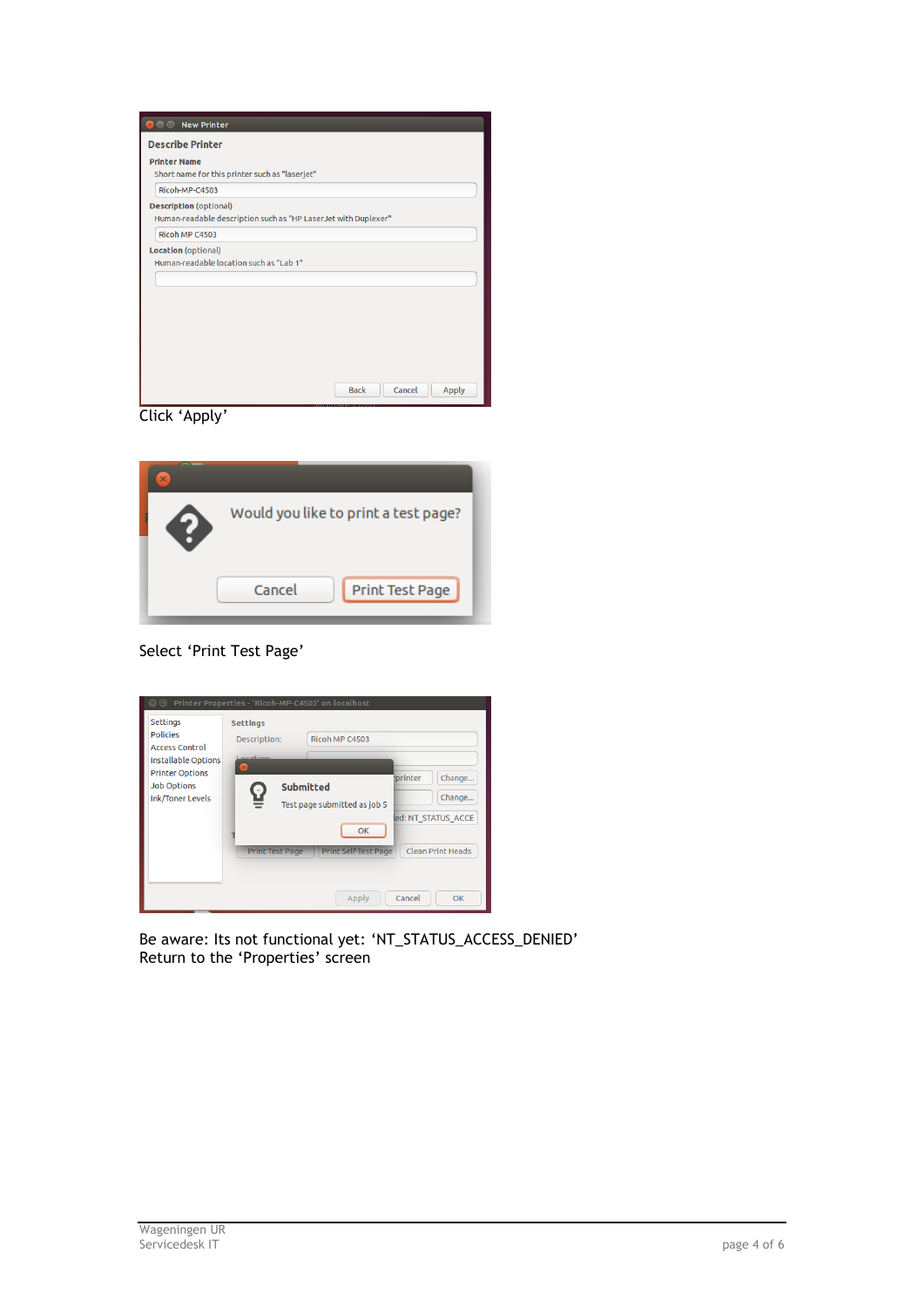

#### Select 'Policies'

| Printer Properties - 'Ricoh-MP-C4503' on localhost                                                                  |                                                                                 |                                          |  |  |  |  |
|---------------------------------------------------------------------------------------------------------------------|---------------------------------------------------------------------------------|------------------------------------------|--|--|--|--|
| <b>Settings</b><br><b>Policies</b><br><b>Access Control</b><br><b>Installable Options</b><br><b>Printer Options</b> | <b>State</b><br>Enabled<br>Accepting jobs<br><b>Z</b> Shared<br><b>Policies</b> | Not published<br>See server settings     |  |  |  |  |
| <b>Job Options</b><br><b>Ink/Toner Levels</b>                                                                       | <b>Error Policy:</b>                                                            | Retry job<br>$\overline{\mathbf{v}}$     |  |  |  |  |
|                                                                                                                     | <b>Operation Policy:</b>                                                        | Authenticated<br>$\overline{\mathbf{v}}$ |  |  |  |  |
|                                                                                                                     | <b>Banner</b>                                                                   |                                          |  |  |  |  |
|                                                                                                                     | <b>Starting Banner:</b>                                                         | None<br>v                                |  |  |  |  |
|                                                                                                                     | <b>Ending Banner:</b>                                                           | None                                     |  |  |  |  |
|                                                                                                                     |                                                                                 | Cancel<br>Apply<br>OK                    |  |  |  |  |

At Operation Policy, select 'Authenticated' and click 'Apply'



Right-click on the printer and choose 'View Print Queue'.



The test-print is still pending since you have to enter your username and password to authenticate: